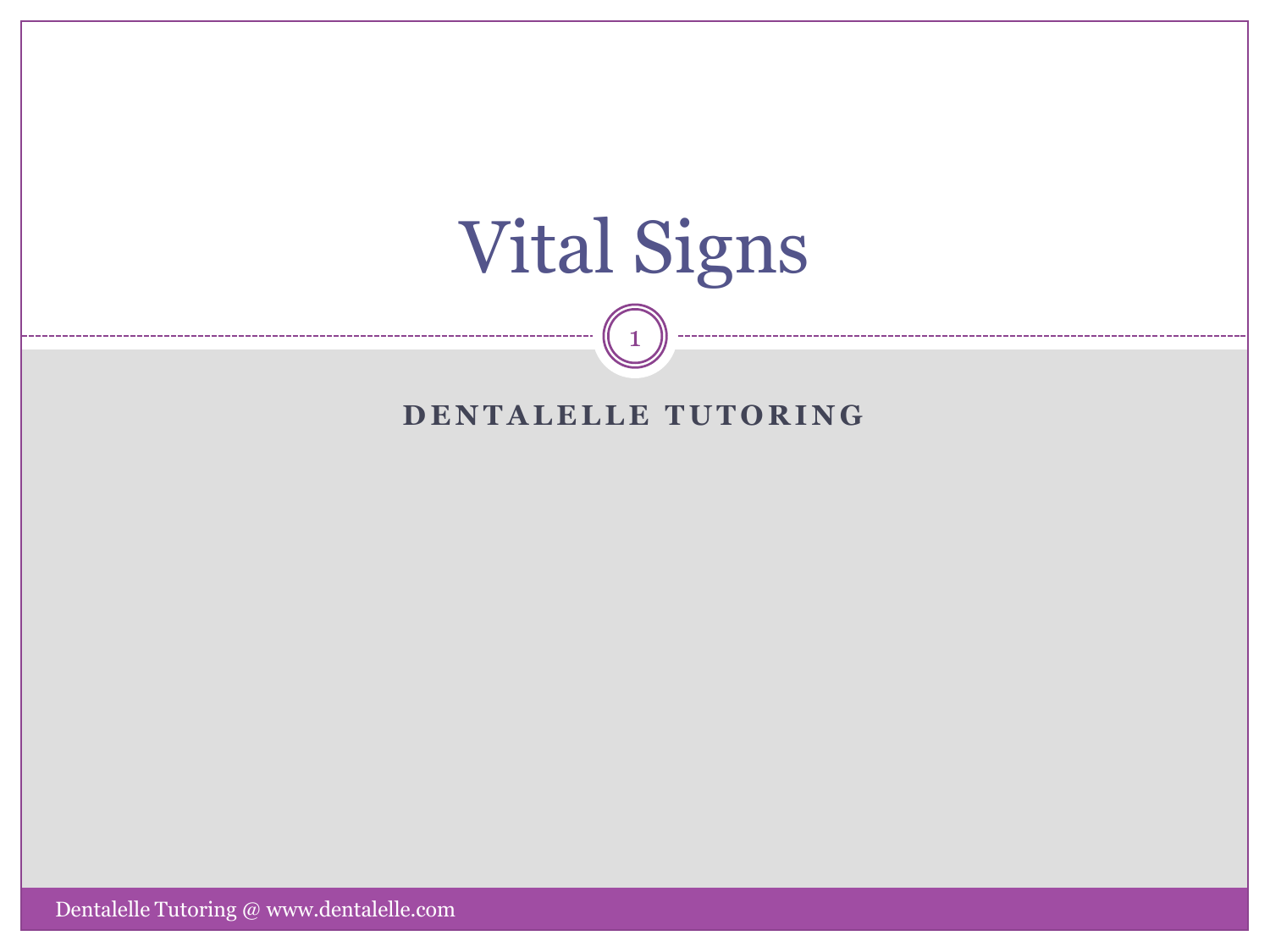# Recording of Vital Signs

- At the New Patient Exam (and in some cases EVERY appointment) vital signs must be recorded
- Often vital signs are only recorded for adults and older children – here is the **normal** range:
- **Blood pressure**  $-115/75$  (or 120/80 depending on the text you read but 115/75 is the normal range under the 'heart and stroke foundation'.
- **Pulse** 60-90 BPM
- **Respiration** 14-20 RPM
- **Temperature** 97-99 degrees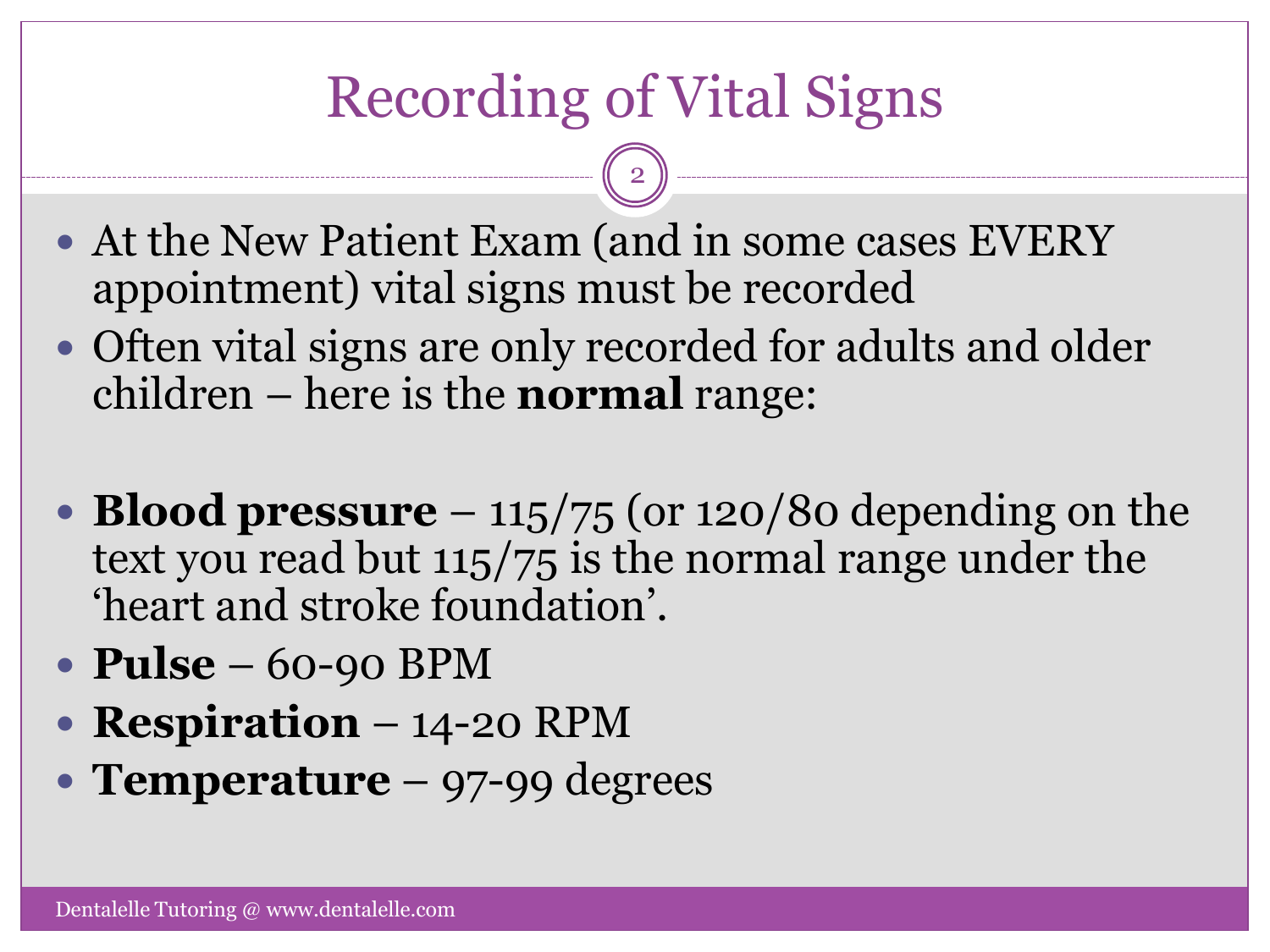## Normal Results

• A normal body temperature taken orally is 98.6°F (37°C), with a range of **97.8–99.1°F** (36.5–37.2°C).

- A **fever** is a temperature of 101°F (38.3°C) or higher in an infant younger than three months or above 102 $\rm{^oF}$  (38.9 $\rm{^oC}$ ) for older children and adults. **Hypothermia** is recognized as a temperature below  $96^{\circ}F(35.5^{\circ}C)$ .
- Respirations are quiet, slow, and shallow when the adult is asleep, and rapid, deeper, and noisier during and after activity.
- Average respiration rates at rest are:
- **infants**, 34–40 per minute
- **children** five years of age, 25 per minute
- Tachypnea is rapid respiration above 20 per minute.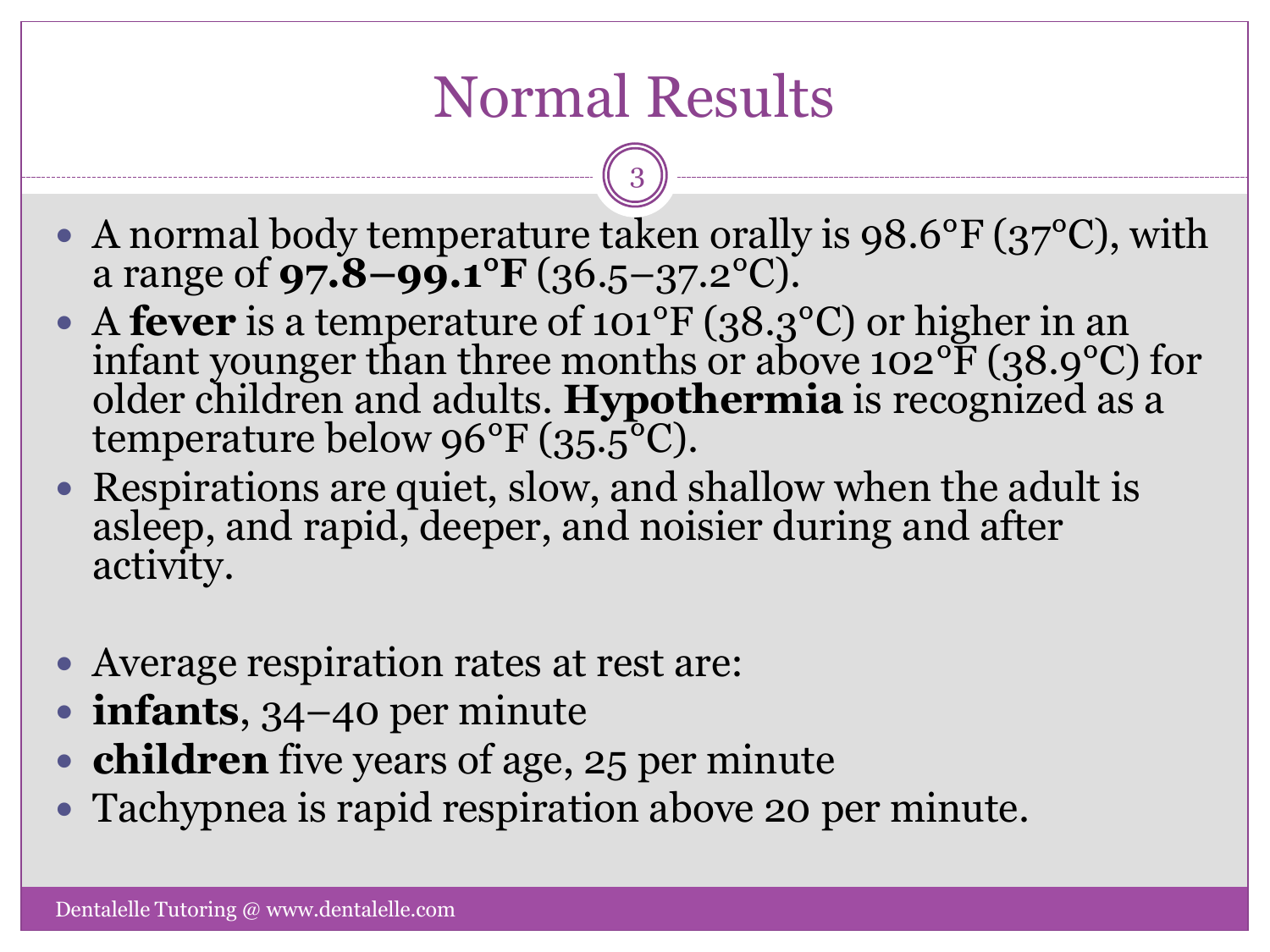## Continuation

4

• The strength of a heart beat is raised during conditions such as fever and lowered by conditions such as shock or elevated intracranial pressure. The average heart rate for older children (aged 12 and older) and adults is approximately 72 beats per minute (bpm). **Tachycardia** is a pulse rate over 100 bpm, while **bradycardia** is a pulse rate of under 60 bpm.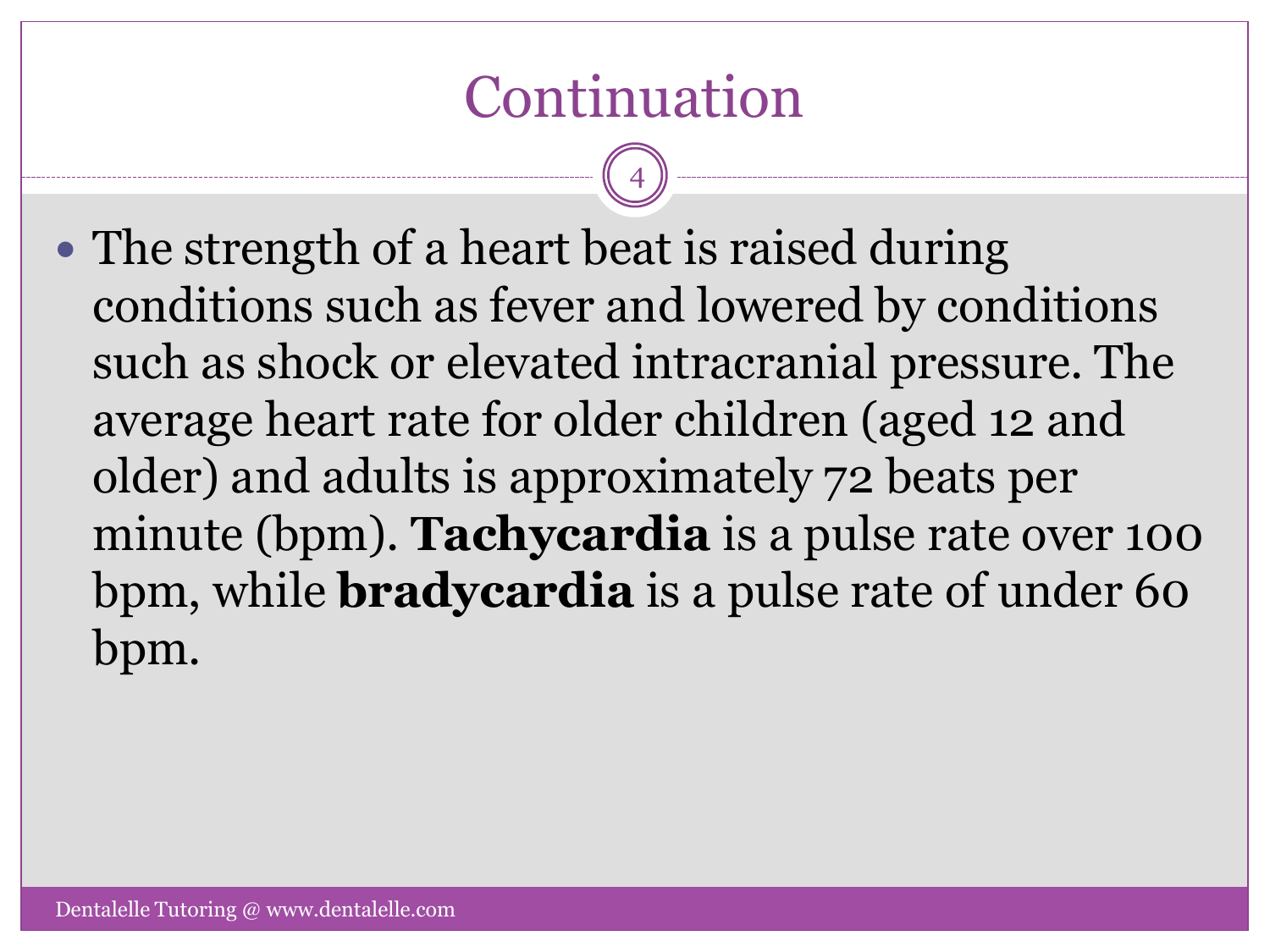## Blood Pressure

5

 To record blood pressure, a person should be seated with one arm bent slightly, and the arm bare or with the sleeve loosely rolled up. The cuff is placed level with the heart and wrapped around the upper arm, one inch above the elbow.

 If the blood pressure is monitored manually, a cuff is placed level with the heart and wrapped firmly but not tightly around the arm one inch above the elbow over the brachial artery. Positioning a **stethoscope** over the brachial artery in front of the elbow with one hand and listening through the earpieces, the cuff is inflated well above normal levels (to about 200 mmHg), or until no sound is heard. Alternatively, the cuff should be inflated 10 mm Hg above the last sound heard. The valve in the pump is slowly opened. Air is allowed to escape no faster than 5 mmHg per second to deflate the pressure in the cuff to the point where a clicking sound is heard over the brachial artery. The reading of the gauge at this point is recorded as the systolic pressure.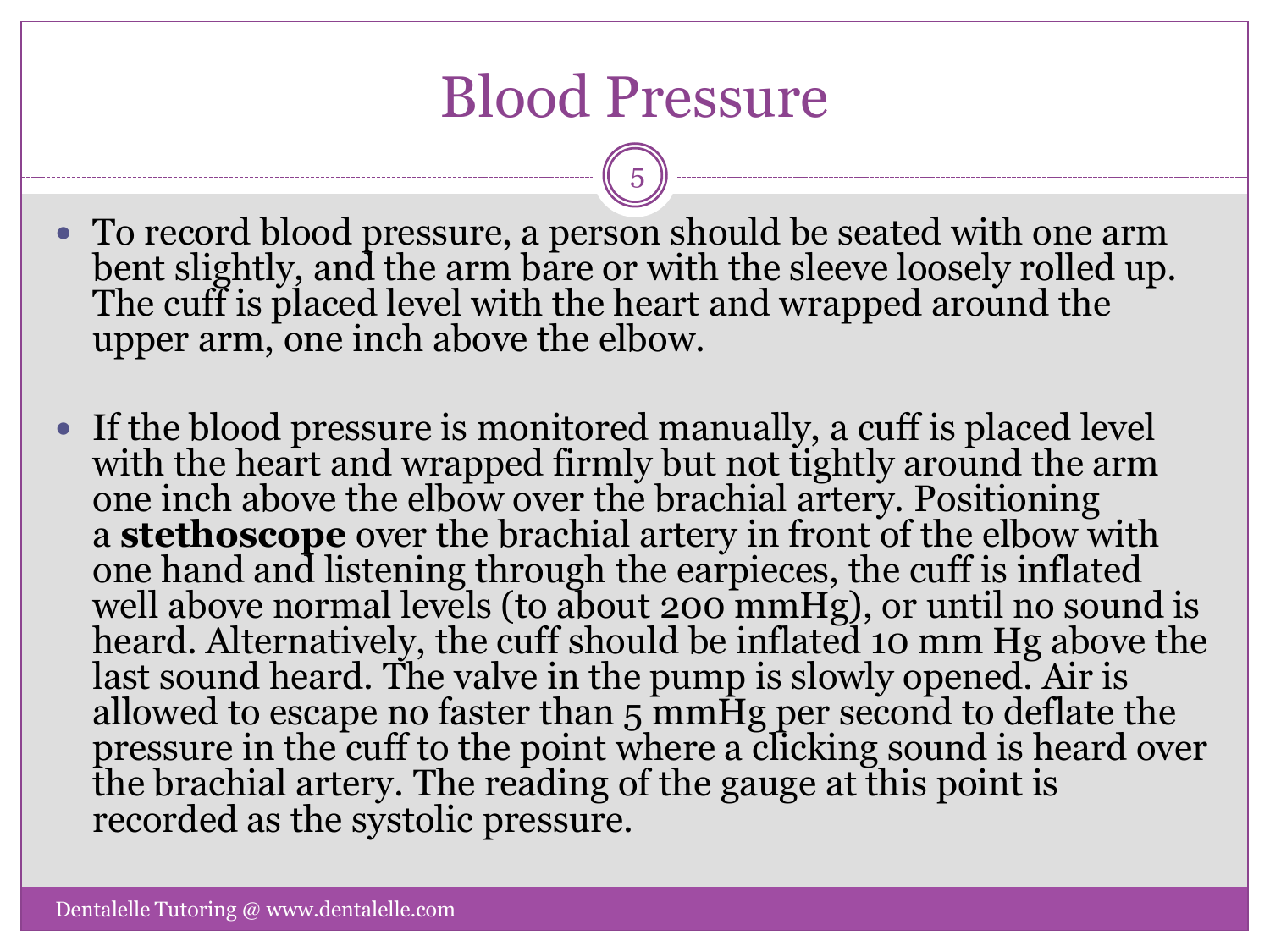## Blood Pressure Continuation

- The sounds continue as the pressure in the cuff is released and the flow of blood through the artery is no longer blocked. At this point, the noises are no longer heard. The reading of the gauge at this point is noted as the diastolic pressure. "Lub-dub" is the sound produced by the normal heart as it beats. Every time this sound is detected, it means that the heart is contracting once. The noises are created when the heart valves click to close. When one hears "lub," the atrioventricular valves are closing. The "dub" sound is produced by the pulmonic and aortic valves.
- With children, the clicking noise does not disappear but changes to a soft muffled sound. Because sounds continue to be heard as the cuff deflates to zero, the reading of the gauge at the point where the sounds change is recorded as the diastolic pressure.
- Blood pressure readings are recorded with the systolic pressure first, then the diastolic pressure (e.g., 120/70).
- Blood pressure should be measured using a cuff that is correctly sized for the person being evaluated. Cuffs that are too small are likely to yield readings that can be 10 to 50 millimeters (mm) Hg too high. **Hypertension** (high blood pressure) may be incorrectly diagnosed.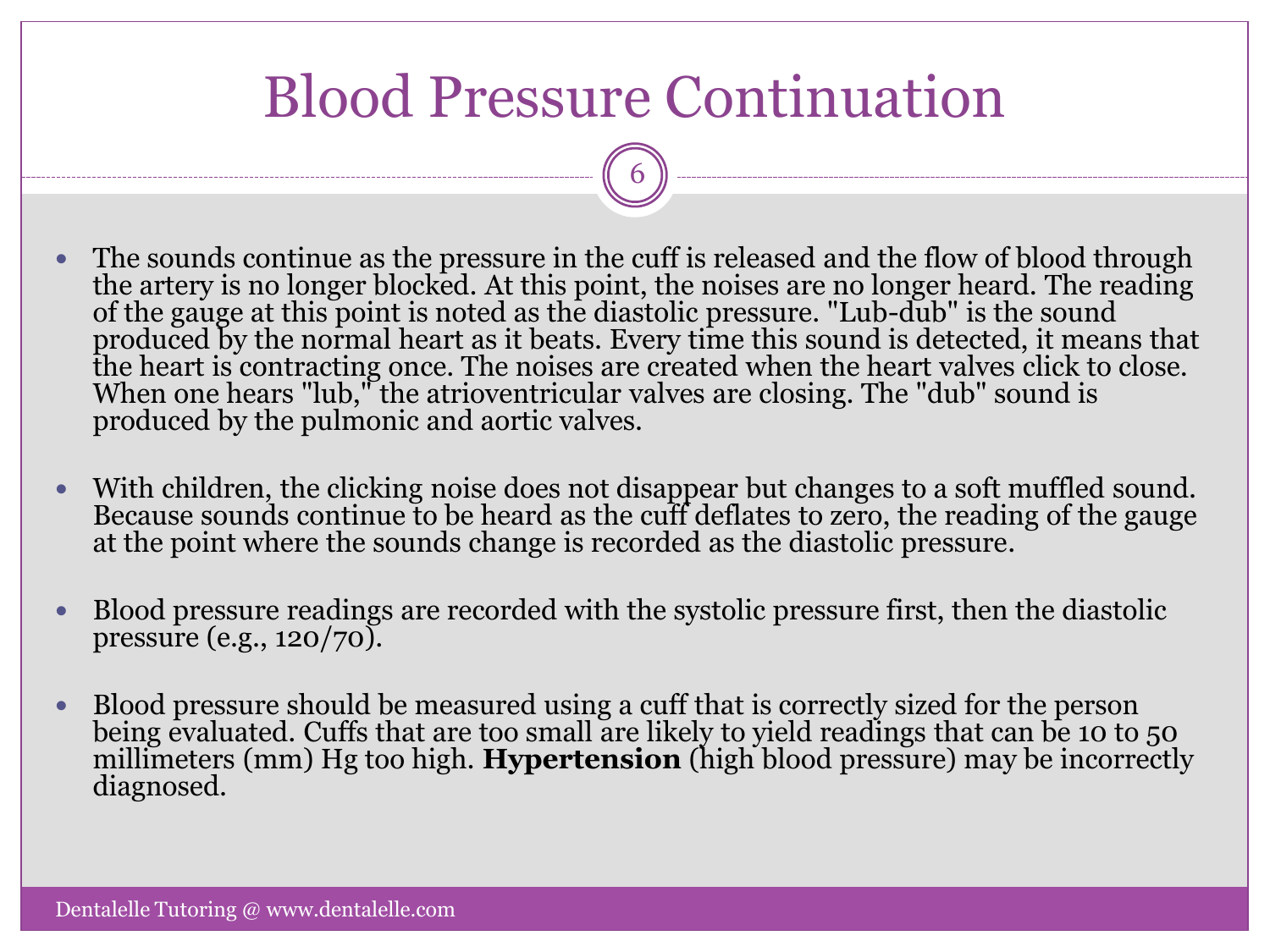### Pulse – Heart Beat

- The pulse can be recorded anywhere that a surface artery runs over a bone. The radial artery in the wrist is the point most commonly used to measure a pulse. To measure a pulse, one should place the index, middle, and ring fingers over the radial artery. It is located above the wrist, on the anterior or front surface of the thumb side of the arm.
- Gentle pressure should be applied, taking care to avoid obstructing blood flow. The rate, rhythm, strength, and tension of the pulse should be noted. If there are no abnormalities detected, the pulsations can be counted for half a minute, and the result doubled. However, any irregularities discerned indicate that the pulse should be recorded for one minute. This will eliminate the possibility of error. Pulse results should be noted in the health chart.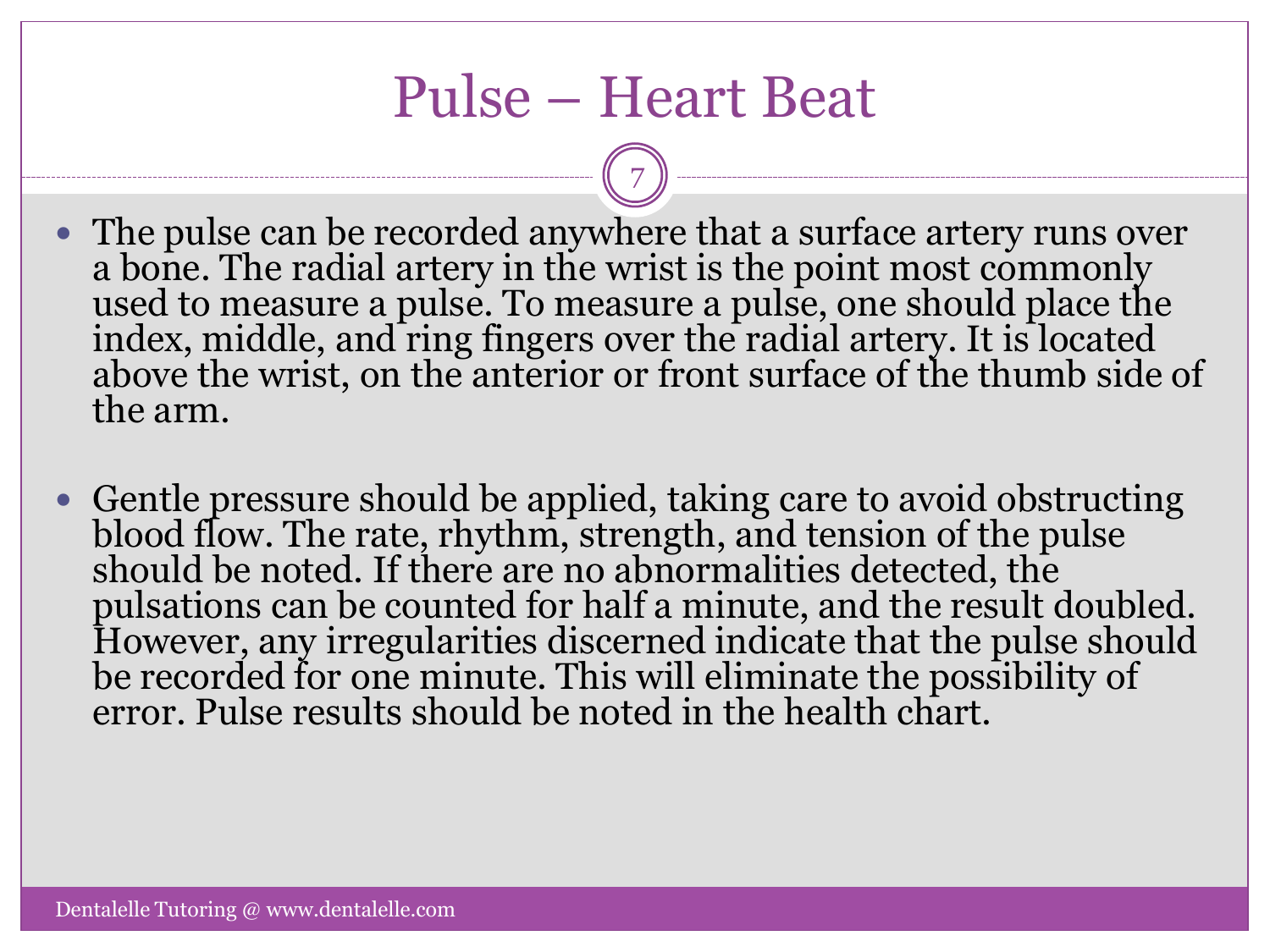## Respirations

8

 An examiner's fingers should be placed on the person's wrist, while the number of breaths or respirations in one minute is recorded. Every effort should be made to prevent people from becoming aware that their breathing is being checked. Respiration results should be noted in the medical chart